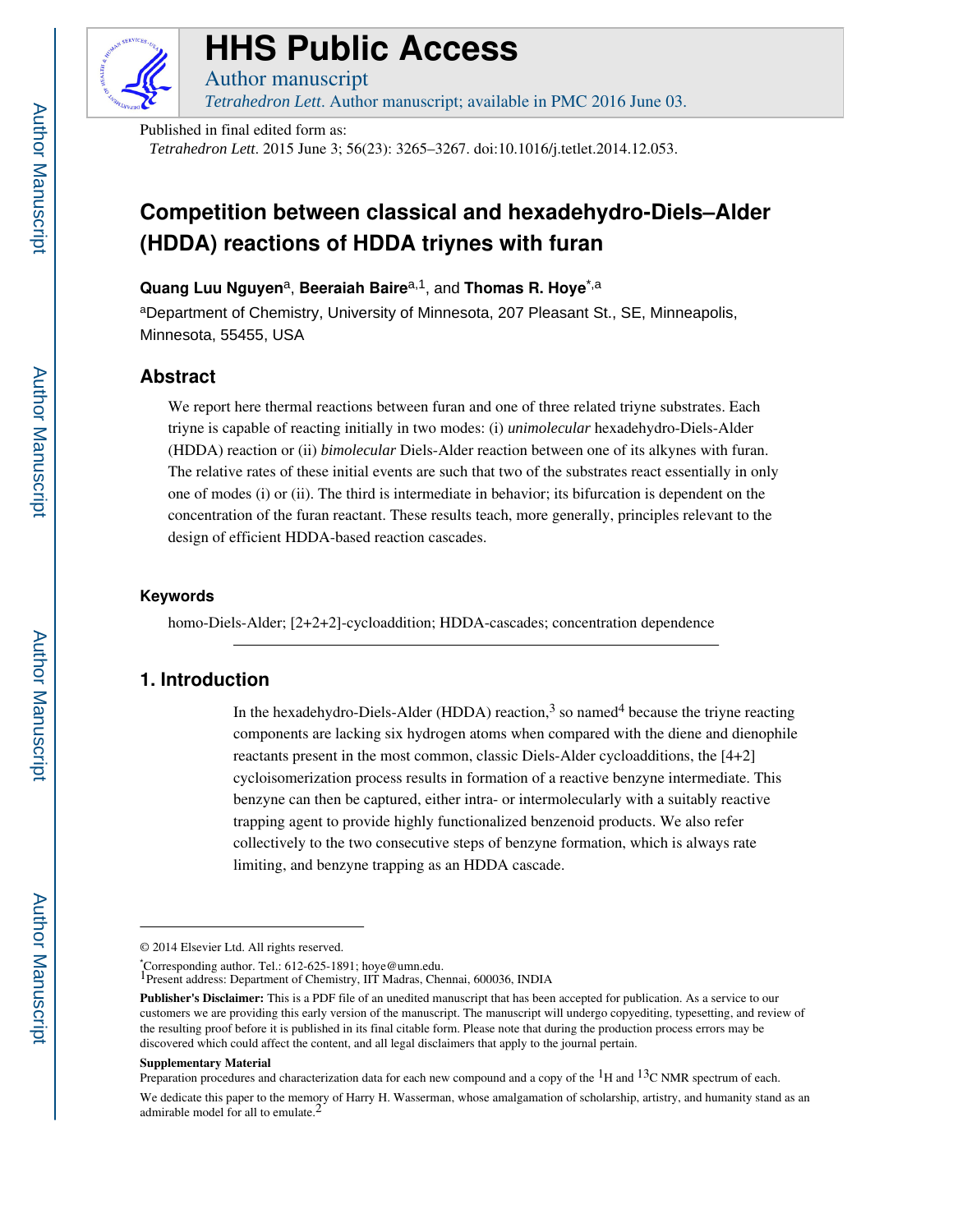Nguyen et al. Page 2

We have come to recognize that in order to achieve a successful HDDA cascade, there are two limiting reactivity conditions that must be satisfied. This is a consequence of the importance of properly matching the reactivities of the two principle components in an HDDA cascade. At one extreme, the benzyne trapping agent must capture the benzyne rapidly enough to prevent the benzyne from being intercepted by another molecule of the HDDA triyne substrate. This situation often results in non-specific oligomerization and formation of intractable, darkly colored product mixtures. For example, we reported that numerous bimolecular trapping agents are capable of intercepting benzyne **2** when triyne **1**  is heated in their presence (e.g., a chloroform solution of **1** containing acetic acid cleanly gave the acetate ester<sup>3,5</sup> 3, Figure 1a).<sup>4</sup> However, in the absence of a suitably reactive trap, triynes like **1** give rise to an undecipherable mixture of products when heated in nonparticipating solvents like CDCl<sub>3</sub>, *o*-dichlorobenzene, or acetonitrile.

At the other end of the compatibility spectrum, the trapping agent must not react prematurely with the HDDA triyne before that substrate has had ample time to cycloisomerize to the reactive benzyne. An example of this behavior is the reaction of substrates of type **1** with a prospective primary amine trap. Amines add quite rapidly to ynones to give vinylogous amides, thereby precluding useful HDDA chemistry in this type of experiment.<sup>6</sup>

Of course, the rate of the HDDA cycloisomerization event inherent to the particular substrate under study impacts directly the feasibility of each given trapping agent. We recently reported that the rates of HDDA cyclization can vary substantially, for example, ranging over a factor of  $>10^7$  for the series of substrates 4 (cf. Figure 1b).<sup>7</sup> Collective experience to date with HDDA cascades<sup>4,5,7,8</sup> clearly indicates that the window of opportunity within which to find suitably matched polyynes and trapping agents is, fortunately, quite wide.

### **2. Results and Discussion**

Here we describe a focused study of the reactions between the potential HDDA triyne substrates **5**-**7** (reactants in Figure 2, panels **a**-**c**, respectively) with furan as the trapping agent, a reactant known to undergo Diels-Alder cycloaddition to both suitably reactive alkynes as well as arynes. We refer to substrates like **5** as 'normal' HDDA triynes because the monoyne (the diynophile) bears the carbonyl activating group. In contrast, diynones **6**  and **7** are seen as 'abnormal' HDDA substrates because the carbonyl activating group resides on the  $4\pi$  conjugated diyne subunit.<sup>9</sup>

Heating triyne 5 in neat furan at 85 °C (sealed vessel) for two days resulted in complete consumption of **5** and clean formation of the HDDA cascade product **8**. This, then, is an example of a process in which the rate-limiting HDDA reaction (to produce the benzyne **9**) has had ample time to proceed prior to engagement with the trapping agent—furan. By contrast, the triyne **6**, after 2 days at 145 °C in furan, gave rise to the interesting and unanticipated polycyclic ketone **10**. None of the product expected from an HDDA cascade was observed. Formation of **10** can be rationalized by the intermediacy of the classic Diels-Alder adduct **11**, formed by addition of furan to the electron deficient ynone. The pendant

*Tetrahedron Lett*. Author manuscript; available in PMC 2016 June 03.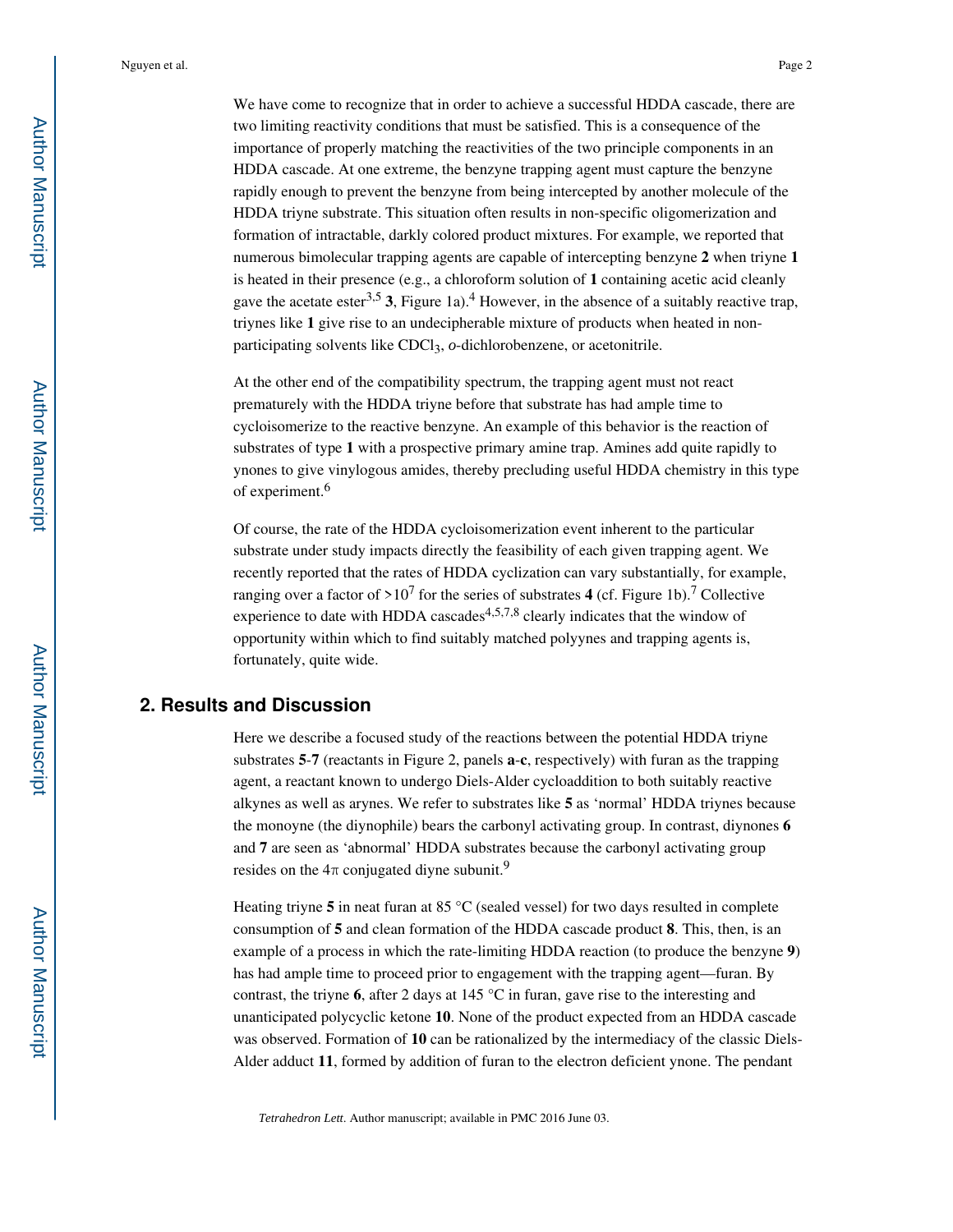aryl alkyne in **11** is then poised for an intramolecular [2+2+2] homo-Diels-Alder cyclization to provide **10**. <sup>10</sup> Our assignment of structure **10** to this product was initially based on analysis of HSQC and, especially, HMBC NMR data and subsequently confirmed by a single crystal X-ray diffraction study.<sup>11</sup>

The intermediate diene **11** was not observed by monitoring the reaction progress by either 1H NMR spectroscopy or TLC, suggesting that the initial formation of **11** is the ratelimiting event in the transformation of **6** to **10**. This is consistent with expectations from a recent computational study of intramolecular [2+2+2] cycloaddition reactions.12 The preference of **6** to give **10** is an example where the rate of HDDA cyclization is too slow to be compatible with the inherent reactivity of the trapping agent (i.e., furan) with one of the alkynes in the potential HDDA substrate.

The triyne **7** has a cyclohexenyl enone tether, which we have shown leads to a rate enhancement of ca. 200–400 fold for its HDDA cycloisomerization vs. that of a substrate with an aryl ketone linker like that in **5**. Triyne **7** showed intermediate behavior compared to that of the extreme cases of **5** and **6**. Namely, when heated in neat furan, at 85 °C both the HDDA cascade product **12** and the polycyclic ketone **13** were formed and to a nearly equal extent. Thus, this example represents a case where the rate limiting HDDA and premature trapping events were essentially equally competitive. Because the former involves a unimolecular rate-determining step (r.d.s.) and the latter a bimolecular r.d.s, the concentration of trapping agent should impact the ratio of products **12** and **13**. A concentration dependence study was performed and the key results are summarized in Figure 2c. Indeed, as the amount of furan was reduced, the preference for formation of the HDDA cascade product **12** was increased. By limiting the furan to only five (entry 3) or one (entry 4) equivalents, the benzenoid **12** was formed exclusively within the limits of our analysis. Reducing the concentration of an external trapping agent, then, represents a strategy for improving an HDDA outcome that is being compromised by premature trapping of a polyyne substrate.<sup>13</sup>

### **3. Summary**

Triynes **5**, **6**, and **7** react by divergent pathways when heated in the presence of furan. The first undergoes an initial, rate-limiting HDDA cycloisomerization to the benzyne intermediate **9**, which is then rapidly trapped by furan to give the HDDA cascade product **8**  [mode (i)]. The abnormal analog of **5**, namely **6** is a less reactive HDDA substrate. As such it reacts first with furan at its central alkyne to give the intermediate diene **11**, which then undergoes an intramolecular homo-Diels-Alder reaction to give **10** [mode (ii)]. Triyne **7** is intermediate in behavior, giving rise, competitively, to products of both modes (i) and (ii) (i.e., **12** and **13**, respectively) and the product ratio is affected by the bulk concentration of furan that is present.

Collectively, the three case studies reported here bring to light relative reactivity conditions that need to be met in order to allow for an effective HDDA cascade process. At one extreme, if the trapping agent is too slow at capturing the benzyne—a function of both the inherent rate constant for that event as well as the amount of that agent present in the

*Tetrahedron Lett*. Author manuscript; available in PMC 2016 June 03.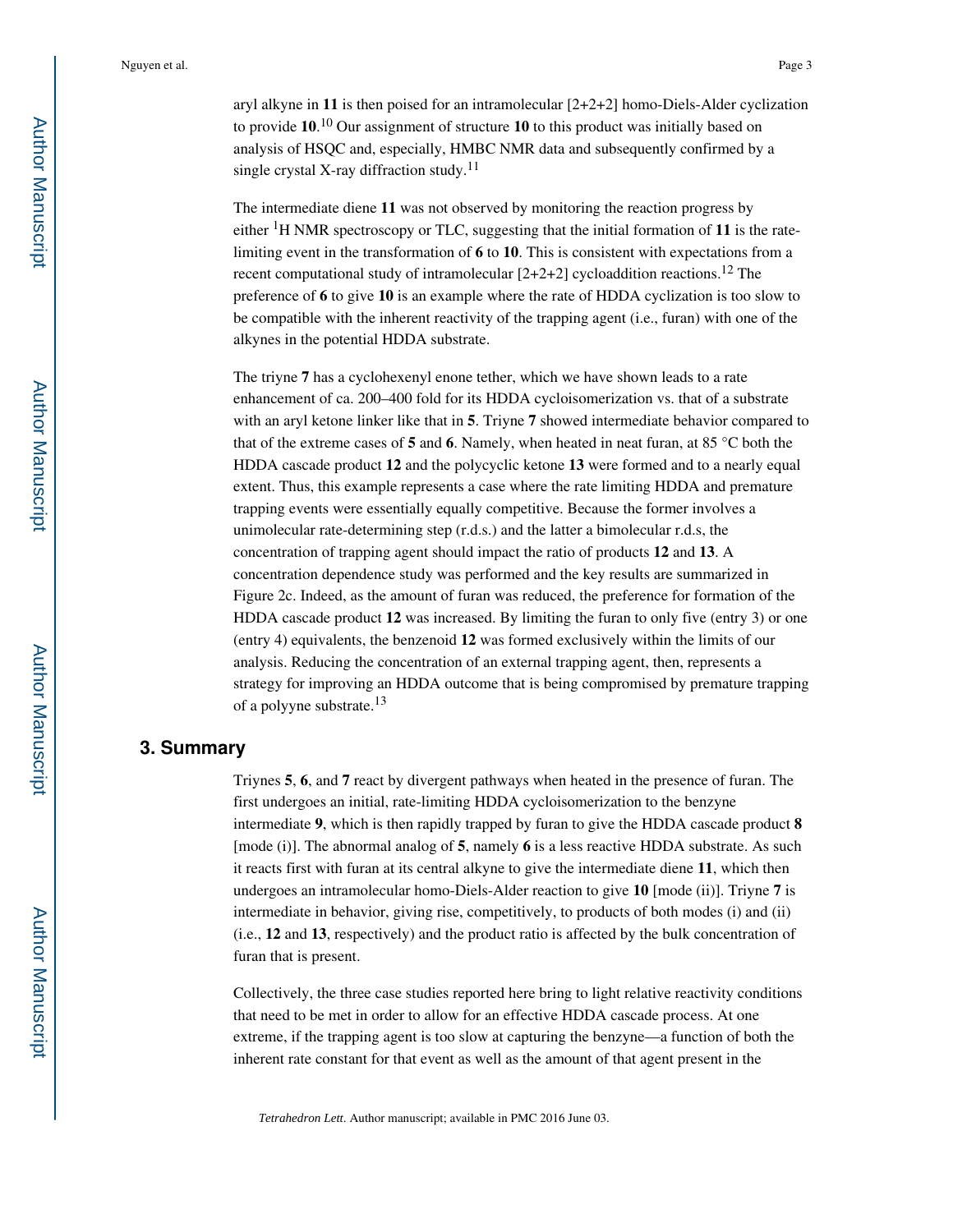reaction medium— $\frac{13}{13}$  the benzyne will encounter and react with additional copies of the triyne substrate, usually in manifold ways resulting in intractable oligomer formation. We would call this the slow trapping regime. The efficient capture of the benzyne enroute to **12**  by furan, even at a unimolar ratio of the two reactants (entry 4, Figure 2c), shows that furan is an exceptionally good trap. Thus, the limitation of the slow trapping regime is not breached by any of the examples studied here. At the other extreme, if the trapping agent, by its nature, is so highly reactive that it captures an alkyne in the HDDA substrate prior to the initial cycloisomerization, then an HDDA cascade process will have been thwarted. This is the case for the reaction of **6** (Figure 2b). Fortunately, the window of opportunity between these extremes is quite wide, which contributes, no doubt, to the broad generality of HDDA cascade chemistry.

#### **Supplementary Material**

Refer to Web version on PubMed Central for supplementary material.

#### **Acknowledgments**

Financial support for this research was provided by the National Institutes of Health (GM65597 and CA76497). QLN was supported by a Heisig/Gleysteen summer research fellowship for undergraduate students. The authors thank Brian P. Woods for helpful guidance, Laura J. Clouston and Victor G. Young, Jr. for assistance with the Xray diffraction analysis, and Severin K. Thompson for collection of  $^{13}$ C NMR data.

#### **References and notes**

2. (a) One of Harry Wasserman's (HHW) many lasting legacies, well-remembered by me, the corresponding author (TRH), is his use of hand-lettered graphics in many of the slides and schemes he created to accompany his scientific lectures and papers. Being calligraphically challenged, I instead surveyed all of the fonts available in popular structure-drawing programs and elected to use "Chalkduster" as the font in the graphics for this paper; it most closely mirrors what I remember of HHW's distinctive handiwork. To my delight, I then learned from the lead author of this paper (QLN) about a popular song that he had learned at a very young age. Nearly all schoolchildren in Vietnam learn this verse, which reveres the time-honored traditions of teaching and learning. It is titled "Bụi Phấn." The English translation?—Chalkdust (!). (b) I also am pleased to note (i) that HHW and TRH are academic siblings, having both carried out our Ph.D. thesis research in the laboratory of Professor R. B. Woodward and (ii) that HHW also contributed to the field of benzyne chemistry Wasserman HH, Solodar J. *J. Am. Chem. Soc*.. 1965; 87:4002–4003. Wasserman HH, Solodar AJ, Keller LS. Tetrahedron Lett. 1968; 9:5597–5600. Wasserman HH, Fernandez JM. *J. Am. Chem. Soc*.. 1968; 90:5322–5323. (c) Finally, I share here a memorable encounter with HHW in the late 1990s. I found him at a desk in Tucson, AZ intently inspecting different arrays of paper tetrahedra of various sizes and hues that were artistically strewn in front of him. He was deep in contemplation, mentally and visually revamping the design of the covers of the family of *Tetrahedron* journals. The outcome?—the artistic rebranding that we enjoy to this day. As per usual, HHW was genuinely interested in hearing my opinion of the various options as well as my suggestions for alternative views and approaches.



3. (a) Bradley AZ, Johnson RP. *J. Am. Chem. Soc*.. 1997; 119:9917–9918.(b) Miyawaki K, Suzuki K, Kawano T, Ueda I. *Tetrahedron Lett*.. 1997; 38:3943–3946.(c) Torikai K, Otsuka Y, Nishimura M,

*Tetrahedron Lett*. Author manuscript; available in PMC 2016 June 03.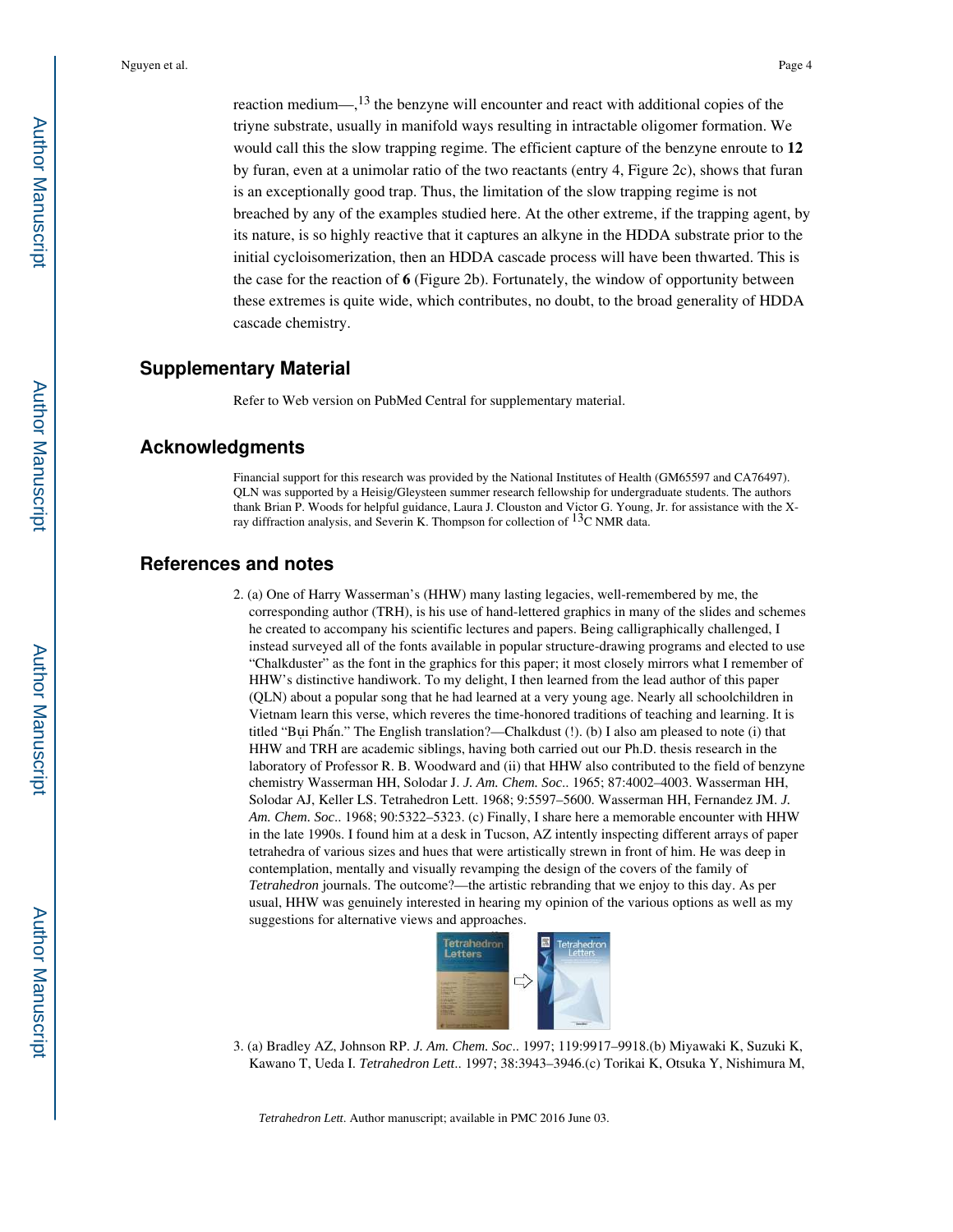Sumida M, Kawai T, Sekiguchi K, Ueda I. Bioorg. Med. Chem. 2008; 16:5441–5451. and references therein. [PubMed: 18434165] (d) Tsui JA, Sterenberg BT. Organometallics. 2009; 28:4906–4908.

- 4. Hoye TR, Baire B, Niu D, Willoughby PH, Woods BP. Nature. 2012; 490:208–212. [PubMed: 23060191]
- 5. Karmakar R, Yun SY, Wang K-P, Lee D. Org. Lett. 2014; 16:6–9. [PubMed: 24313272]
- 6. Jiang H, Mai R, Cao H, Zhu Q, Liu X. Org. Biomol. Chem. 2009; 7:4943–4953. [PubMed: 19907785]
- 7. Woods BP, Baire B, Hoye TR. Org. Lett. 2014; 16:4578–4581. [PubMed: 25153729]
- 8. (a) Yun SY, Wang K-P, Lee N-K, Mamidipalli P, Lee D. J. Am. Chem. Soc. 2013; 135:4668–4671. [PubMed: 23477300] (b) Wang K-P, Yun SY, Mamidipalli P, Lee D. Chem. Sci. 2013; 4:3205– 3211.(c) Karmakar R, Mamidipalli P, Yun SY, Lee D. Org. Lett. 2013; 15:1938–1941. [PubMed: 23540274] (d) Lee N-K, Yun SY, Mamidipalli P, Salzman RM, Lee D. J. Am. Chem. Soc. 2014; 136:4363–4368. [PubMed: 24579690] (e) Hoye TR, Baire B, Wang T. Chem. Sci. 2014; 5:545–550. [PubMed: 25419449] (f) Niu D, Willoughby PH, Woods BP, Baire B, Hoye TR. Nature. 2013; 501:531–534. [PubMed: 24067712] (g) Niu D, Hoye TR. Nature Chem. 2014; 6:34–40. [PubMed: 24345944] (h) Chen J, Baire B, Hoye TR. Heterocycles. 2014; 88:1191–1200. [PubMed: 24910496] (i) Niu D, Wang T, Woods BP, Hoye TR. Org. Lett. 2014; 16:254–257. [PubMed: 24329102]
- 9. For a recent computational study that addresses the origin of the activating effect of an alkynyl substituent (i.e., a tetrayne vs. a triyne, if intramolecular) on the rate of HDDA cycloisomerization, see Liang Y, Hong X, Yu P, Houk KN. Org. Lett. 2014; 16(21):5702–5705. [PubMed: 25329369]
- 10. Ullman EF. Chem. Ind. (London). 1958:1173–1174.
- 11. A three-dimensional rendering of **10** from the single crystal X-ray structure coordinates is shown as **i**. The location of hydrogen atoms are idealized and extraneous hydrogen atoms have been hidden for clarity.



- 12. Li X, Xu J. J. Org. Chem. 2013; 78:3039–3047. [PubMed: 23451933]
- 13. "A rate is a rate constant times a concentration."<sup>13a,8e</sup> Hoye TR, Ryba TD. J. Am. Chem. Soc. 2005; 127:8256–8257. [PubMed: 15941238]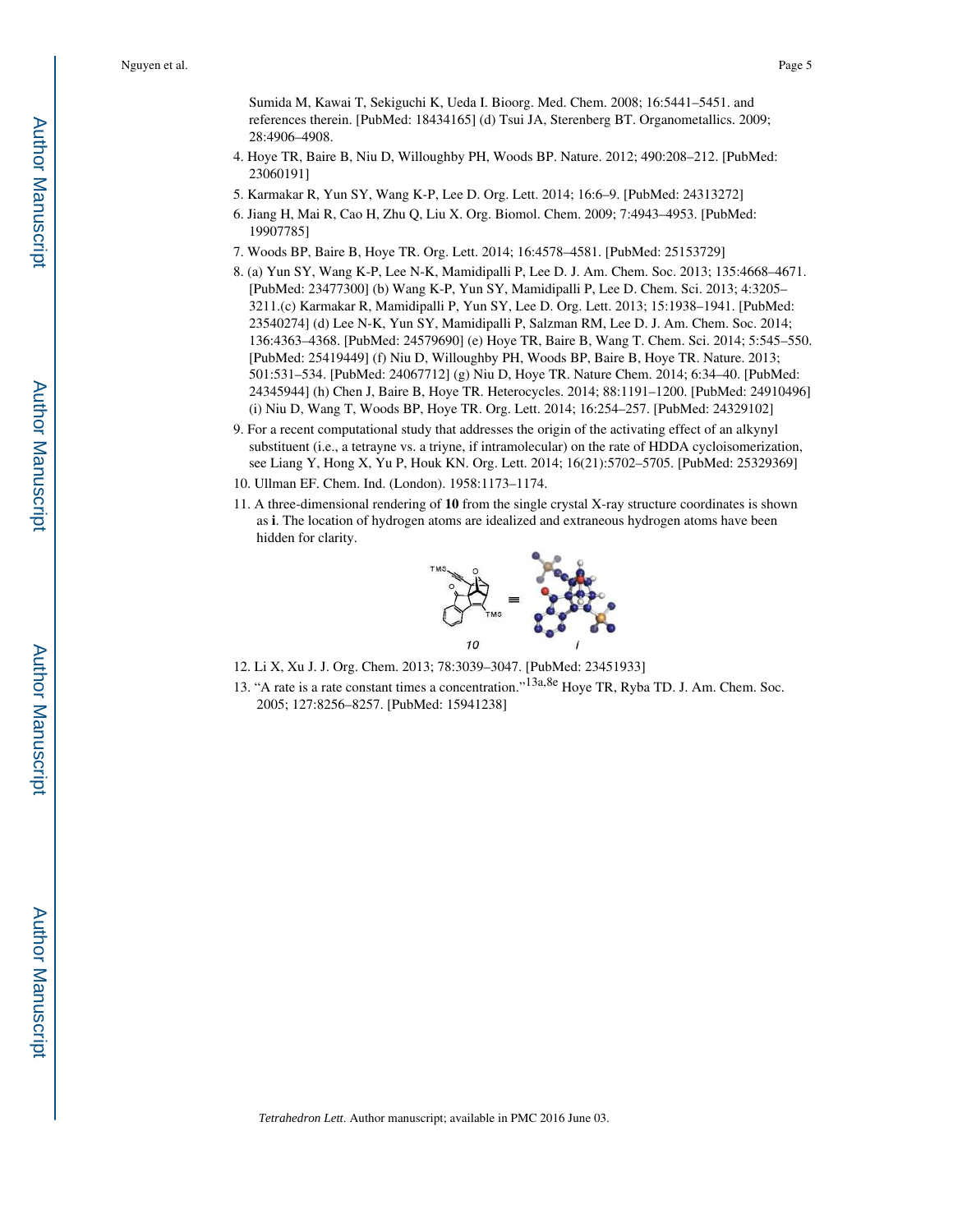Nguyen et al. Page 6



#### **Figure 1.**

(**a**) An example of an HDDA substrate that leads to an efficient cascade (e.g., **1** to **3**) using a good trap (e.g., AcOH) but that gives no characterizable products in the absence of any trapping agent (the 3-acetoxypropyl substituent is an innocent, non-participating substituent). (**b**) HDDA cyclization rates vary widely (cf. **4**).<sup>7</sup>